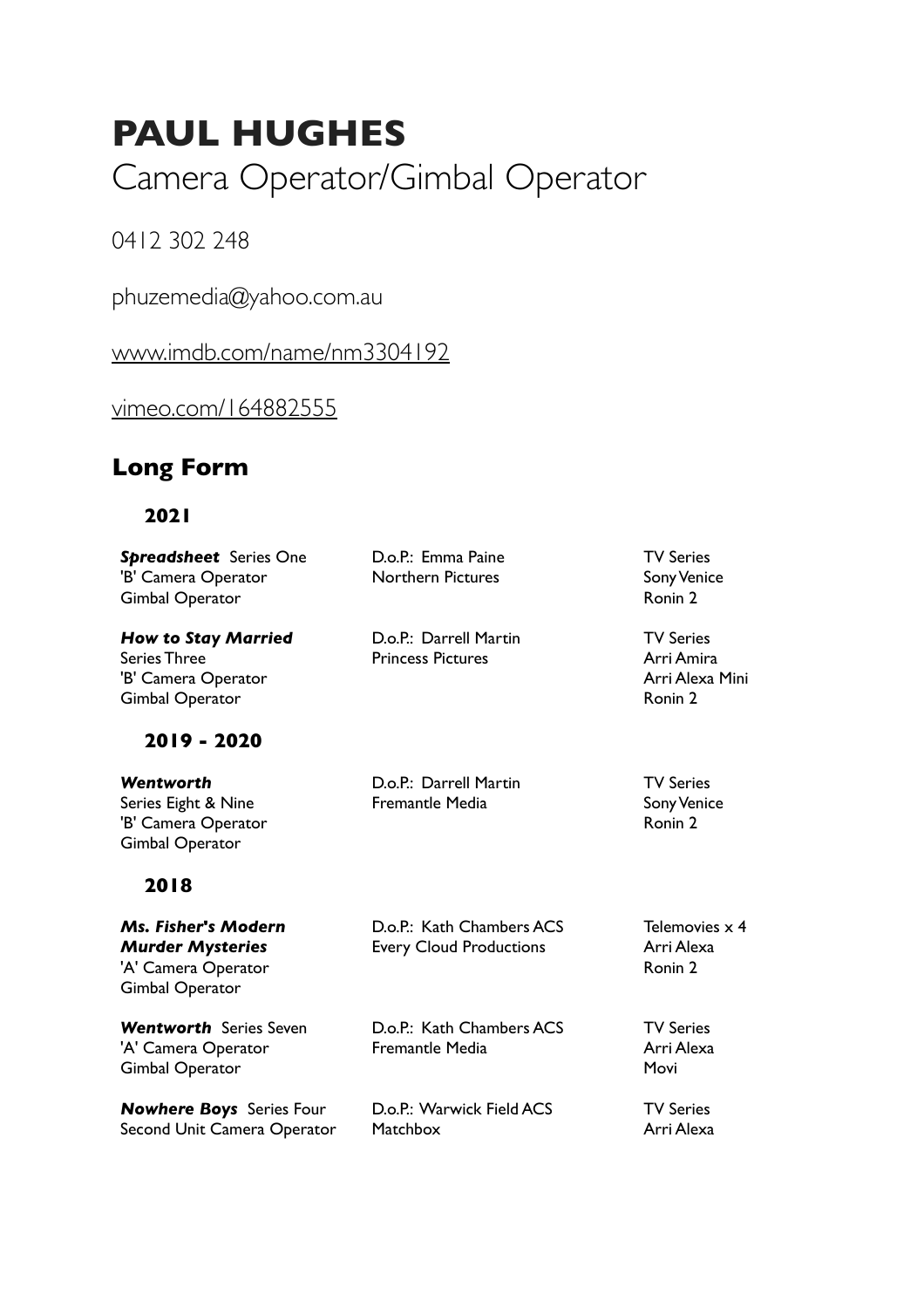## **2017**

| <b>The Unlit</b><br>Cinematographer<br>Camera Operator<br><b>Gimbal Operator</b>            | Director: Kate Whitbread<br>The Unlit PTY, LTD.     | <b>Feature Film</b><br>Red Epic Dragon<br>Ronin 2 |
|---------------------------------------------------------------------------------------------|-----------------------------------------------------|---------------------------------------------------|
| <b>Wentworth Series Six</b><br>'A' Camera Operator<br><b>Gimbal Operator</b>                | D.o.P.: Kath Chambers ACS<br><b>Fremantle Media</b> | <b>TV Series</b><br>Arri Alexa<br>Movi            |
| <b>Mustangs F.C.</b> Series One<br>'A' Camera Operator<br><b>Gimbal Operator</b>            | D.o.P.: Kath Chambers ACS<br><b>Matchbox</b>        | <b>TV Series</b><br>Arri Alexa<br>Movi            |
| 2016                                                                                        |                                                     |                                                   |
| <b>Wentworth Series Five</b><br>'A' Camera Operator                                         | D.o.P.: Kath Chambers ACS<br><b>Fremantle Media</b> | <b>TV Series</b><br>Arri Alexa                    |
| 2015                                                                                        |                                                     |                                                   |
| <b>Ali's Wedding</b><br><b>Additional Camera Operator</b>                                   | D.o.P.: Don McAlpine ACS ASC<br>Matchbox            | <b>Feature Film</b><br>Panasonic VariCam 35       |
| <b>Winners &amp; Losers</b><br><b>Series Five</b><br>'A' Camera Operator                    | D.o.P.: Philip M. Cross ACS<br>Seven Network        | <b>TV Series</b><br>Arri Alexa                    |
| 2013                                                                                        |                                                     |                                                   |
| <b>The Doctor Blake</b><br><b>Mysteries</b> Series Two<br><b>Additional Camera Operator</b> | D.o.P.: Louis Irving ACS<br>December Media          | <b>TV Series</b><br>Arri Alexa                    |
| <b>The Heckler</b><br>Cinematographer<br>Camera Operator                                    | Director: Ben Plazzer<br>The Comedy Cartel          | <b>Feature Film</b><br>Arri Alexa                 |

## **2007**

| <b>Halal Mate</b>                 | Director: David Batty | <b>TV Documentary</b> |
|-----------------------------------|-----------------------|-----------------------|
| <b>Additional Camera Operator</b> | Rebel Films, SBS      | <b>DVCam</b>          |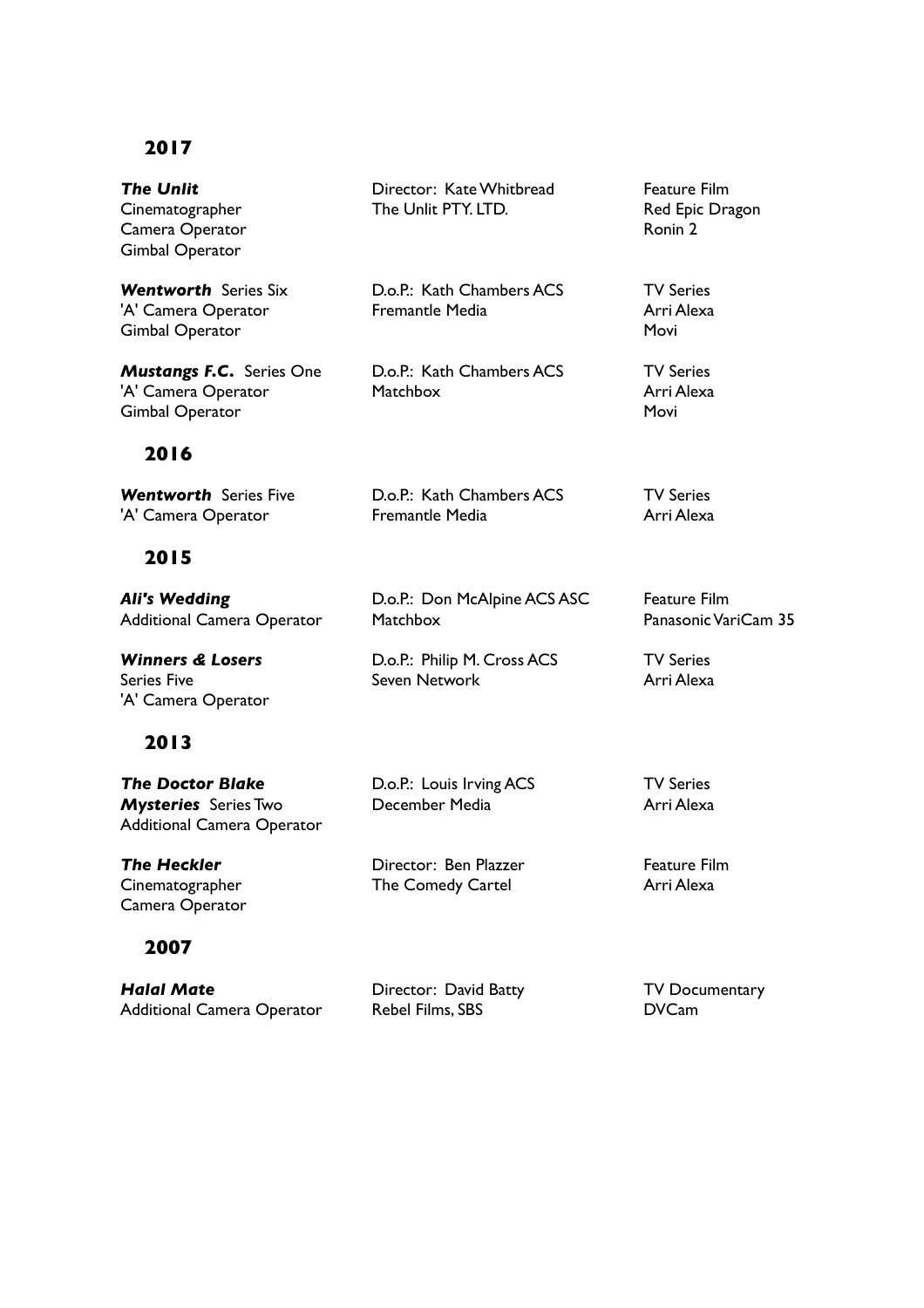## **Short Form**

#### **2018**

*Real Love - Chelsea Wilson* Cinematographer Camera Operator Gimbal Operator

#### **2016**

*Hactresses* **Cinematographer** Camera Operator

*Every Bit Counts* Cinematographer Camera Operator

#### **2015**

*Thalamos* **Cinematographer** Camera Operator

*APIA - Social Experiment* Cinematographer Camera Operator

#### **2014**

*A Clean Break* Cinematographer Camera Operator

*Noddy* **Cinematographer** Camera Operator

*Tom Boi* **Cinematographer** Camera Operator

*Netball Nation* Cinematographer Camera Operator Director: Jay Adshead [www.youtube.com/watch?](http://www.youtube.com/watch?v=RO1xf36shV0) [v=RO1xf36shV0](http://www.youtube.com/watch?v=RO1xf36shV0)

Director: Ben Plazzer Ruby Pictures [www.youtube.com/watch?](http://www.youtube.com/watch?v=2S8OAabII_Y) [v=2S8OAabII\\_Y](http://www.youtube.com/watch?v=2S8OAabII_Y)

Director: Jay Adshead Short Film

Directors: Andrew Jaksch, Scott Robson

Director: Henry Stafford The Otto Empire [www.youtube.com/watch?](http://www.youtube.com/watch?v=mwNjYe7MM7Y) [v=mwNjYe7MM7Y](http://www.youtube.com/watch?v=mwNjYe7MM7Y)

Director: lay Adshead Raw Nerve [www.vimeo.com/108438927](https://vimeo.com/108438927)

Director: Ben Plazzer Short Film

Director: Robin Geradts-Gill RGG Creative [www.youtube.com/watch?](https://www.youtube.com/watch?v=klZvfQuCgOE) [v=k](https://www.youtube.com/watch?v=klZvfQuCgOE)lZvfQuCgOE

Director: Tim Melville Storylab

Music Video Arri Alexa Movi

Web Series Canon C100

Sony F55 Ronin

Short Film Sony F55

Online Promo Canon C300 Sony F5

Short Film Arri Alexa

Red Scarlet

Online Promo Red Epic

**TVC** Red Epic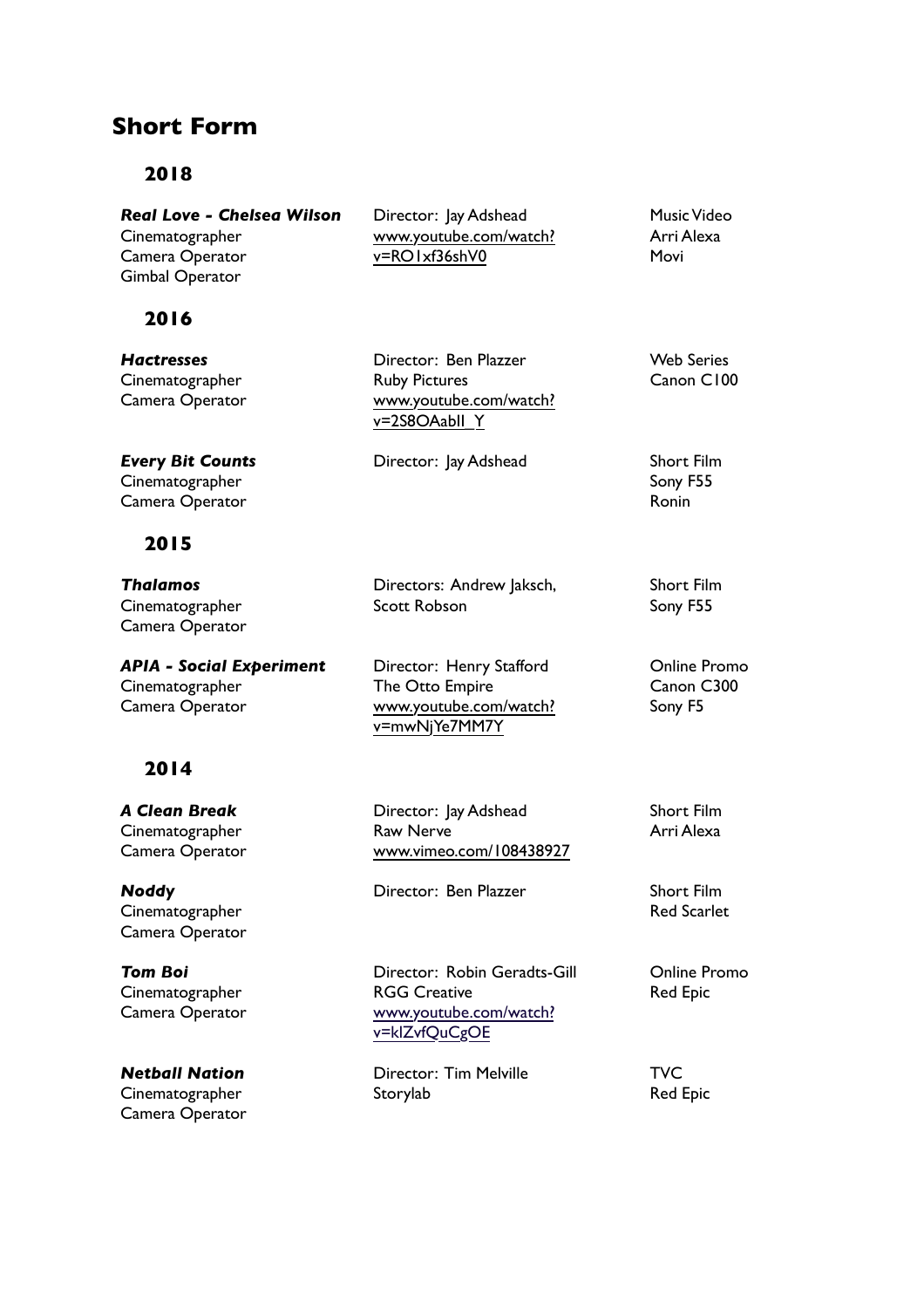#### **2013**

*Blow Me* Cinematographer Camera Operator

#### **2012**

*Fist of Fury* Cinematographer Camera Operator

**Cinematographer** Camera Operator

*More Unusual Suspects*

Director: Jay Adshead [www.](https://www.youtube.com/watch?v=klZvfQuCgOE)[vimeo.com/m/85704408](http://vimeo.com/m/85704408) Short Film Arri Alexa

Director: Ben Plazzer The Comedy Cartel [www.youtube.com/watch?](https://www.youtube.com/watch?v=kENknj07iKA) [v=kENknj07iKA](https://www.youtube.com/watch?v=kENknj07iKA)

Director: Steve Mitchell Lizard Productions

Short Film Red Epic

Short Film Red Epic

#### **2011**

| <b>The Unusual Suspects</b><br>Cinematographer<br>Camera Operator | Director: Steve Mitchell<br><b>Lizard Productions</b><br>www.youtube.com/watch?<br>v=C8t40UbEoV0 | <b>Short Film</b><br><b>Tropfest Finalist</b><br>Arri Alexa |
|-------------------------------------------------------------------|--------------------------------------------------------------------------------------------------|-------------------------------------------------------------|
| <b>Real Meal Deal</b><br>Camera Operator                          | Director: Stuart Mannion<br>D.o.P.: Shing Fung Cheung                                            | <b>Short Film</b><br>Canon 7D                               |
| <b>The Last Waltz</b><br>Cinematographer<br>Camera Operator       | Director: Nick Bird                                                                              | <b>Short Film</b><br><b>Red One</b>                         |
| Рорру<br>Cinematographer<br>Camera Operator                       | Director: Anna Jeffries                                                                          | <b>Short Film</b><br>Canon 7D                               |
| Cop Hard<br>Cinematographer<br>Camera Operator                    | Directors: Jonathan auf der Heide,<br>Alethea Jones, Oscar Redding                               | <b>Web Series</b><br>Canon 7D                               |
| <b>Hard Rubbish</b><br>Cinematographer<br>Camera Operator         | Director: Steve Mitchell<br><b>Lizard Productions</b>                                            | <b>Short Film</b><br><b>Red One</b>                         |
| <b>Little Little</b><br>Cinematographer<br>Camera Operator        | Director: Dominique Haslam                                                                       | <b>Short Film</b><br>16mm<br>Arri SR2                       |